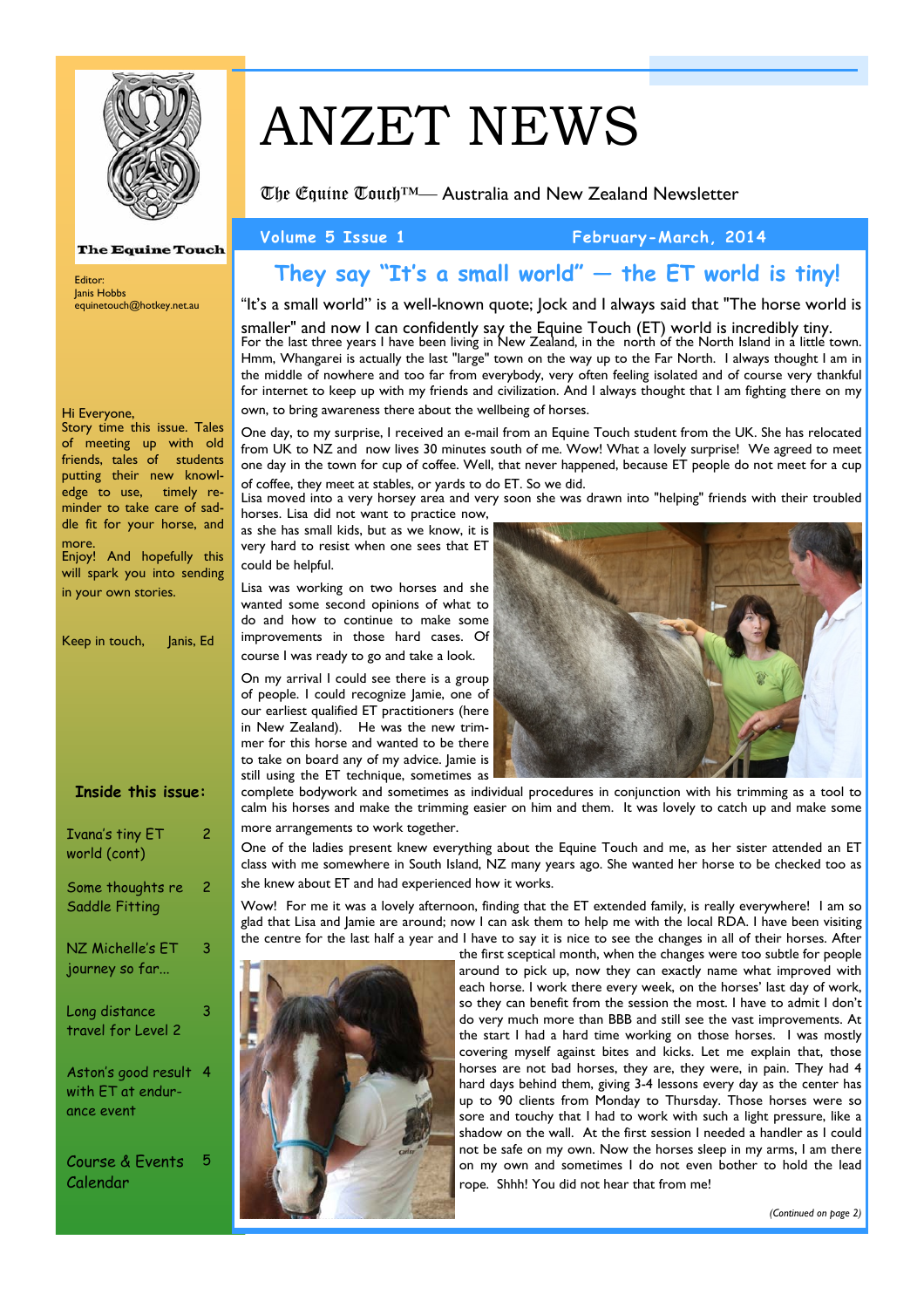### **Page 2 The Equine Touch™— Australia and New Zealand Newsletter**

### **Ivana's "tiny ET world" story continues...**

#### *(Continued from page 1)*

I have one more story about another incredible "coincidence" to make you believe how small the ET world is. As you know I do pottery, when I have some free time or when I need the time off from ET and horses. So, I sit down and relax and....make horses from clay :-).

Last year, my local pottery club had a sale exhibition at our Quarry and I submitted three horse statues. I sold all of them and did not think about it very much. Very soon after the exhibition I received a message on FB:

Hi Ivana, you don't know me personally but i had the pleasure of meeting you in England about 3 years ago when you and jock did a demonstration near to where Sue Grout lives and I subsequently did level 1 and 2 with Sue. What a brilliant teacher. I also had the privilege of having you demonstrate to me ET for people on my back. Am currently on holidays in Waipu and today I bought your lovely brown horse lying down, from The Quarry arts centre. It is beautiful. Thank you. You are a very talented lady as was Jock, you must miss him an awful lot **Regards** 



Annie f

To me this is unbelievable…so my horse (the clay one) lives at Annie's living room in the middle of UK now. Now I can say my work was sold internationally :-) and thank you Annie for making me feel this special way.

#### *Ivana Ruddock*

### **Some thoughts re Saddle Fitting**

As an Equine Touch Practitioner, I quite often see horses affected by poorly fitting saddles, sometimes it is due to ignorance on behalf of the owner, but some horses are just very hard to fit! This was brought home to me recently when I had my horse's saddle checked by a professional saddle fitter.

We are very lucky that we have a professional saddle fitter who works for a shop not just one brand. She travels to our area 3 or 4 times a year and tows a trailer full of saddles with her. Last year I bought a new saddle after riding in 4 or 5 that she thought would fit him after the measuring. (One saddle was very uncomfortable for me and had my horse swishing his tail within 2 minutes of riding in it) –so even though the measurements said it should fit – it wasn't right for us.

The saddle I bought has an interchangeable gullet, and in less than a year he has gone from a medium to a wide fitting. My horse is a 7yr old Arab who has been in a lot more work this year than last, he has really built up in his back muscles recently.

So please – check your saddle fit!

Some horses change shape a lot from summer to winter and it only takes a couple of weeks off work for the muscles to start atrophying. Sometimes it can just be a case of altering your saddle blankets, other times a repacking will help. There are some great websites that can show you how to check your saddle.

Another tip is to put a piece of old sheet or pillowcase under your saddle and ride until your horse is well warmed up. When you take the saddle off you should have EVEN grubby marks on the sheet; if you haven't, you have a problem.

*Karen Burrows, ET Instructor, Invercargill, NZ* 

These photos were taken at a demonstration at a Level 3 course at Tooradin , VIC, Australia in 2011 when a Port Lewis gel pad was used to investigate possible areas of uneven pressure along with checking the sheet for sweat mark indications. The clear/ lighter areas on the gel pad help identify areas of more pressure.



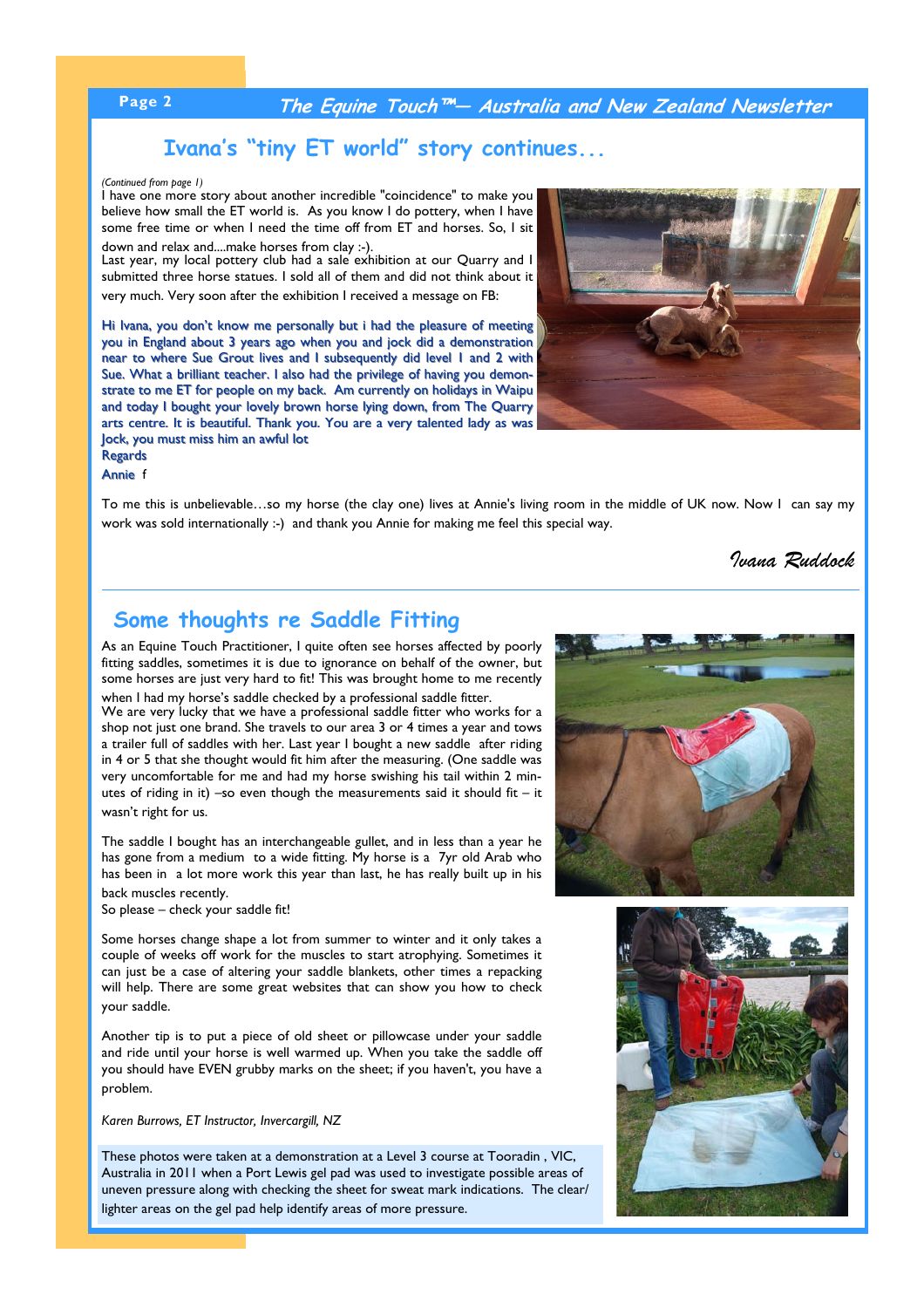#### **Volume 5 Issue 1 Page 3 and 2 April 2 April 2 April 2 April 2 April 2 April 2 April 2 April 2 April 2 April 2 April 2 April 2 April 2 April 2 April 2 April 2 April 2 April 2 April 2 April 2 April 2 April 2 April 2 April 2**

# **Your Say NZ News Michelle's Equine Touch Journey so far...**

I came to my first ET course Auckland Anniversary weekend 2013 not knowing what to expect. A two hour drive became three as I quickly discovered one of my two horses (Joe) I was bringing could not handle corners, and being NZ, straight lines in the road soon lead into nasty corners. I did not have a real idea what ET did or how it could affect my horse but hearing Ivana talk to someone else at Equidays, I had this nagging feeling that this could be what my horses needed. Following my gut, I quickly made contact with Denyse and booked in.

The horses I chose to take to Tauranga with me were the most challenging. I seem to be specialising in TB's that no one can ride so naturally they have multiple issues going on that send us on

From left

Hannah, Rebecca, Denyse Cambie (Ins), Michelle with *Olli* and *Reese*



courses like ET in an effort to help reduce their pain and ultimately make them comfortable in their own skin again. You always hear about so called "miracle stories" and you just sort of think 'Yeah, but that is one horse. It won't work on the rest.'

*Joe*, I feel, could be considered the poster child for ET. This is a horse that would try to eat you if you so much as looked at him, let alone touch him. We tried all the recommended supplements, bodywork treatments, riding styles, dentistry, barefoot trimming, training methods etc with no real result, making him the ideal horse to see what ET could do. And boy did it work! At the end of Day 1, he was almost constantly processing and by the end of the third day, we were scared he was going to fall over!

His entire demeanour had changed. You would not be able to put a finger on a single thing that did it but seeing how he was before and what he was like at the end of the weekend, solidified for me that ET is the way to go. I know that's cliché to say, however when you see a horse as stoic, proud and *in pain* as *Joe*, become so overwhelmed with the release of his body that he looks like he just aged 20 years (he was 11 at the time) it brought tears to my eyes and still does. All I could think when watching him was, and still is 'how has nobody thought to do this for you?'

And this is just one horse! My other horse that I took was *Olli*, who also accompanied me to the Level 2 clinic a few weeks ago with Denyse. On *Olli's* second trip to Tauranga, as soon as he saw Denyse's arena he started processing. He totally knew what was coming, the clever cookie. Seven years of racing has left its toll on *Olli* mentally and physically. After the Level 1 course *Olli* became freer and happier in his movement, and more so again since the Level 2. ET has allowed him to become more comfortable with his body, but to also let go of some of his baggage that he has collected over the years.

I have recently been to the USA to work at a stable as a Camp Counsellor for 3 months. I found it's often the little things you can do and it does not have to be a full bodywork session. Sometimes just a crest release is all you can do, and the thank you the ponies give you back is sometimes more gratifying than working on a horse that receives regular bodywork (although you always feel guilty for not giving them a full session). Something is always better than nothing is!

Reading this back to myself, I cannot believe and do not **want** to think what would have happened if I had not listened to that nagging feeling at Equidays. Equine Touch ET is now my first port of call and Denyse my second and I don't think my horses have ever been happier. Nevertheless, if you have read this far, you must be fairly if not completely hooked on ET's benefits so all I can say is, **Spread the word**!

*Michelle Bogaard, Level 2* P.S Denyse I will see you for the L3 weekend next year ;-)

#### **Long Distance Travelers Return to Creswick, VIC for L2** Feb 1-3, 2014 *Ins: Janis*

Here is dedication for you! Julia drove from NSW (10 hours?) and Victoria flew down from Queensland to return to Andi Tyndall's at Creswick, VIC for their Level 2 ET. They are commended for their dedication to progressing their ET skills, "going the distance", literally, and by persevering in quite uncomfortably hot conditions, (38 degrees C in the shade) to complete Level 2 ET. Well done, Julia & Victoria!